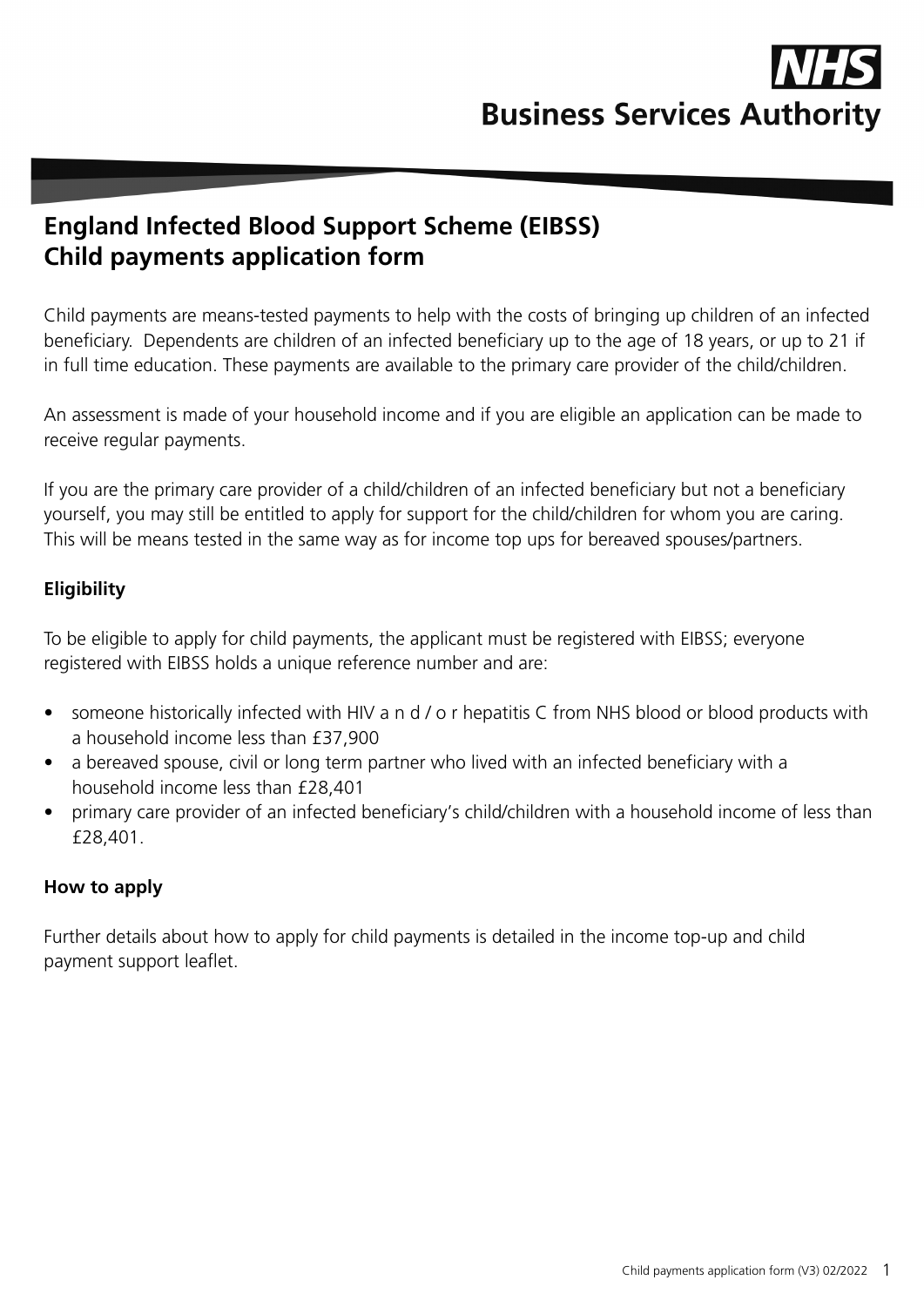## **Notes to help you**

Please read the notes on this page before filling in the form. We will use the information you provide in this form to calculate the level of child payments you can receive through the Scheme.

Where we ask you to tick a 'No' or 'Yes' box and give any details needed, the notes on the form will tell you what to do next. If you need more space for any of your answers, please use **Section 4** of this form.

#### **What we need to know about you**

We need to know about you and, if you are part of a couple, about your partner and any income you both have.

#### **What we mean by partner**

We use the term 'partner' to mean a person you live with as part of a couple of the same or opposite sex, whether or not you are married or have a civil partnership.

#### **If we ask for evidence**

If you are working, in full-time education or a trainee, you will be asked to provide evidence of your income from the last three months. We accept photocopies as evidence. It will delay your assessment if you do not send us the evidence we ask for. If you are not sure what evidence to send or do not have it, please call the EIBSS team on 0300 330 1294, Monday to Friday between 9am and 5pm.

#### **Sending your application form to us**

When you have filled in this form, send it by post (with any required evidence) to: FREEPOST EIBSS (valid within the UK only) or at EIBSS, NHSBSA, Bridge House, 152 Pilgrim Street, Newcastle-upon-Tyne, NE1 6SN.

#### **If you are filling in this form for someone else**

If you are filling in this form for someone else, they are responsible for making sure that the information is correct. They should tell you what to write for them and they should sign or make their mark in **Box 6a**. If you are filling in the form for someone with learning difficulties, or a condition that prevents them from managing their own affairs, you are responsible for making sure the information is correct. You should sign the form yourself in **Box 6b**. If you are not sure if you can sign the form for someone else, please call the EIBSS team on 0300 330 1294, Monday to Friday between 9am and 5pm.

## **What you can expect from us**

Your claim will be assessed by the NHS Business Services Authority England Infected Blood Support Scheme at Bridge House, 152 Pilgrim Street, Newcastle-upon-Tyne, NE1 6SN.

We will normally deal with your claim within 30 working days of receiving your form. If we need more information, we will write to you to ask for it.

If you have any questions about your claim, or if it is more than 30 working days since we acknowledged receipt of your form and you have not heard from us further, you can call the EIBSS team on 0300 330 1294, Monday to Friday between 9am and 5pm.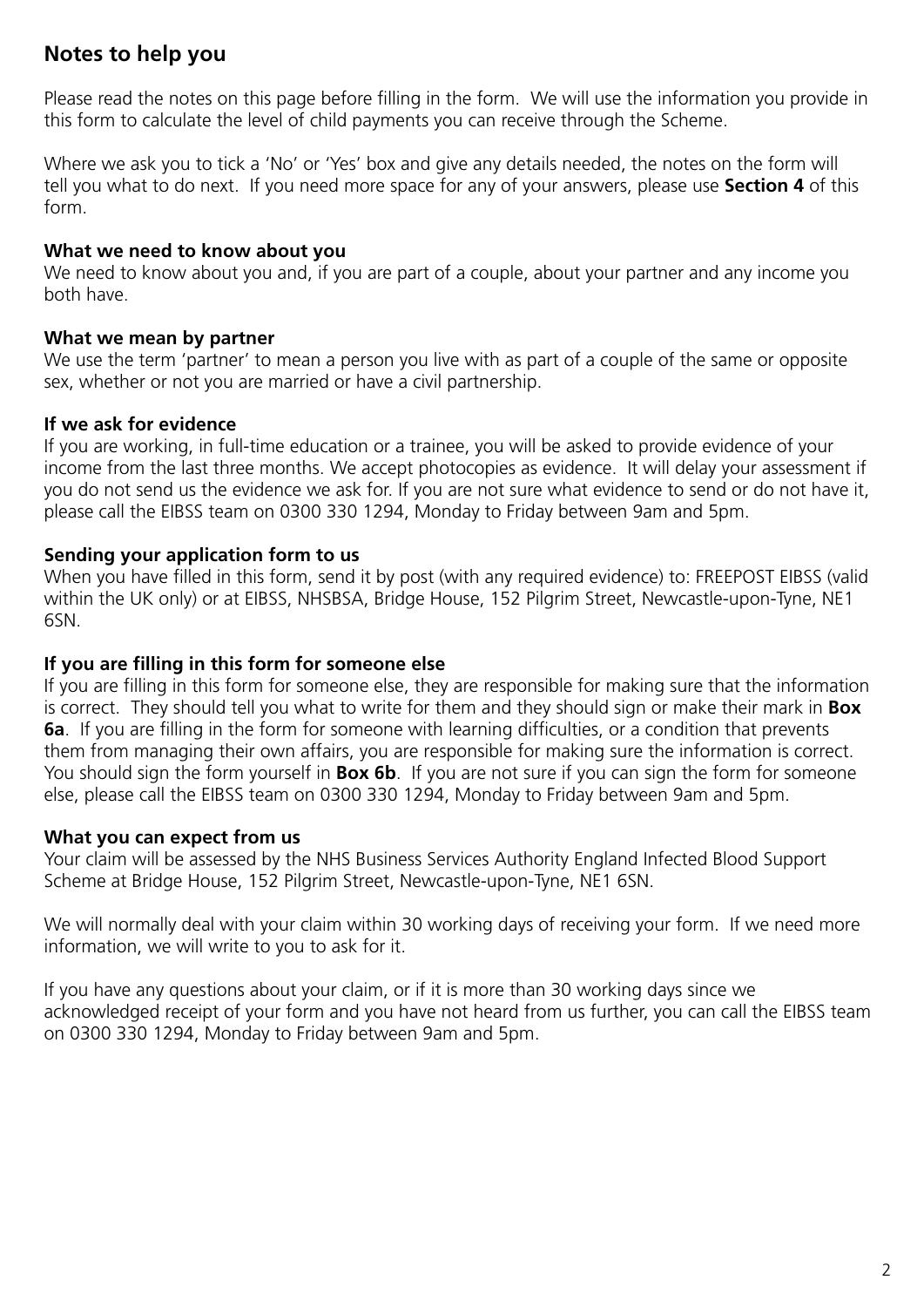## **Please read the notes on page 2 before filling in this form.**

## **Section 1 - About your household - please write in BLOCK CAPITALS**

## **1.1 Your details**

| Title:                                                                                                                                                      | Address (including postcode):                                                                            |
|-------------------------------------------------------------------------------------------------------------------------------------------------------------|----------------------------------------------------------------------------------------------------------|
|                                                                                                                                                             |                                                                                                          |
| First name:                                                                                                                                                 |                                                                                                          |
| Last name:                                                                                                                                                  |                                                                                                          |
|                                                                                                                                                             | Postcode                                                                                                 |
| Date of birth:                                                                                                                                              | Mobile number:                                                                                           |
| EIBSS reference number (if you already have one):                                                                                                           | Landline number:                                                                                         |
|                                                                                                                                                             |                                                                                                          |
| Marital/civil partnership status:                                                                                                                           |                                                                                                          |
|                                                                                                                                                             |                                                                                                          |
| Your partner                                                                                                                                                |                                                                                                          |
| Title:                                                                                                                                                      | Date of birth:                                                                                           |
|                                                                                                                                                             |                                                                                                          |
| First name:                                                                                                                                                 | Marital status:                                                                                          |
| Last name:                                                                                                                                                  |                                                                                                          |
|                                                                                                                                                             |                                                                                                          |
| We might need to contact you about your claim. Please indicate your preferred method by which we<br>may contact you if we need to.                          |                                                                                                          |
| I prefer to be contacted by: $\left  \begin{array}{ccc} \hline \end{array} \right $ letter $\left  \begin{array}{ccc} \hline \end{array} \right $ telephone | email                                                                                                    |
| If you are happy for us to write to you, where would you like us to send any letters?:                                                                      |                                                                                                          |
| My home address                                                                                                                                             | An alternative address (please provide below)                                                            |
|                                                                                                                                                             |                                                                                                          |
|                                                                                                                                                             |                                                                                                          |
|                                                                                                                                                             | Post code                                                                                                |
| Please let us know if you need your letter in a specific format:                                                                                            |                                                                                                          |
| details you'd like us to use here:                                                                                                                          | If you have indicated that you are happy for us to contact you by telephone or email, please provide the |
| Landline telephone number:                                                                                                                                  | Mobile telephone number:                                                                                 |
|                                                                                                                                                             |                                                                                                          |
| Email address:                                                                                                                                              |                                                                                                          |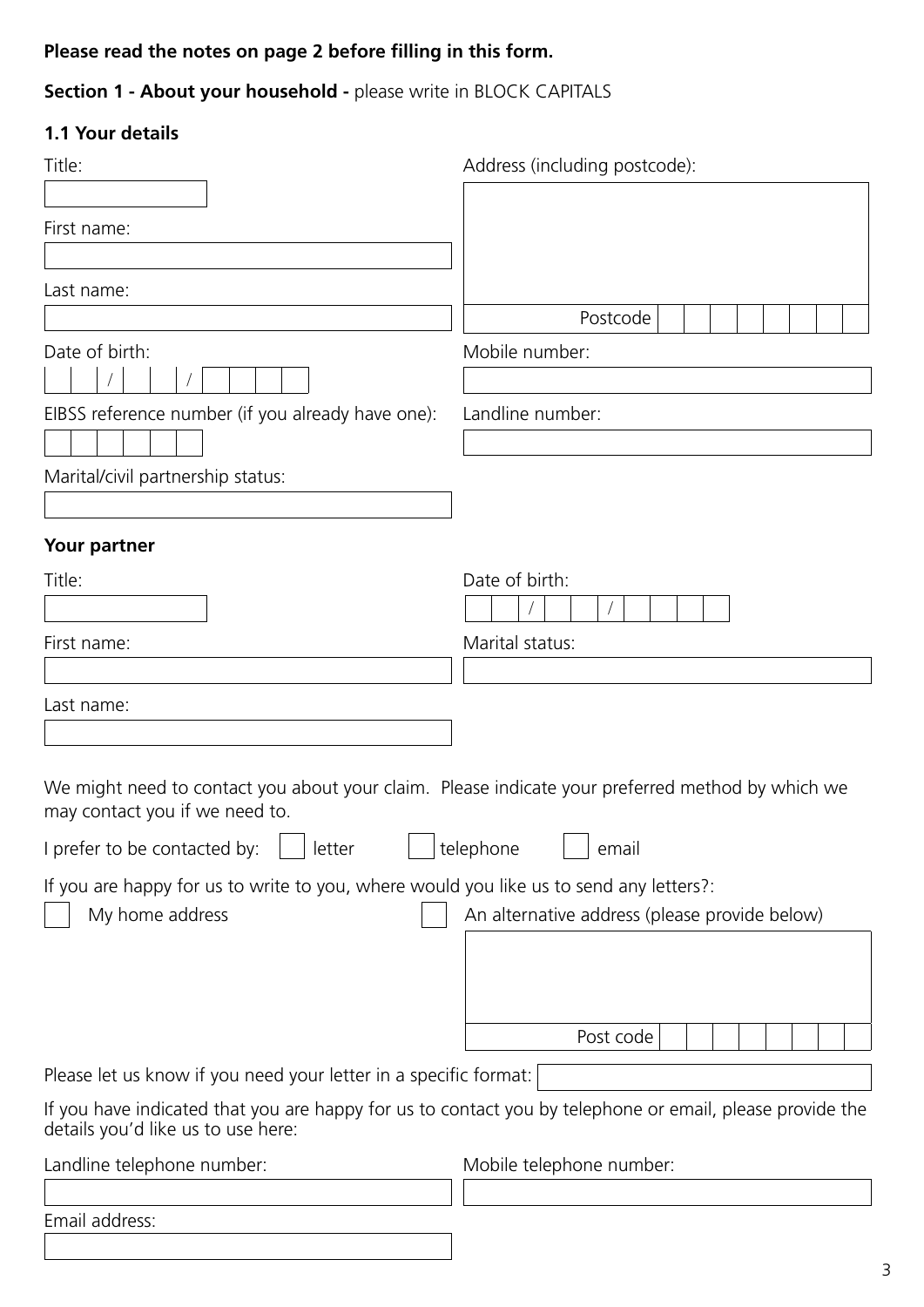## **1.2 Other people in your household (excluding children in education)**

We need to know about any other people who live with you in your home. We need this information to make sure we work out your household income correctly. Please **do not** tell us about other residents if you live in a care home or shared accommodation.

Do any other adults live with you in your home?

No Go to Section 2

Yes

Give details below

|                     | Person 1 | Person 2 | Person 3 |
|---------------------|----------|----------|----------|
| Last name           |          |          |          |
| First name          |          |          |          |
| Age                 |          |          |          |
| Relationship to you |          |          |          |

## **Section 2 - Children and qualifying young people**

Children and qualifying young people are:

- Children under 18 years old who normally live with you; and
- Young people aged 18 to 21 years old who normally live with you providing they are:
	- Receiving full time education; or
	- Are on an approved training course which started before their 19th birthday

And are not:

- Doing a course that is higher than a degree or equivalent, or
- In education received through their employer because of their work.

For a training course to be approved it should be one of the following:

- England Entry to Employment or Programme Led Apprenticeships
- Scotland Get Ready for Work, Skillseekers or Modern Apprenticeship
- Wales foundation Modern Apprenticeships, Skillbuild or Skillbuild+

**Note:** Do not include young people who have permanently finished an education or training course like these. Do include children or young people who are boarding with you or foster children and use **Section 3** to tell us about any money you receive for looking after them.

**2.1** Do you have any children or qualifying young people who live with you and who you support?

No **Go to Section 3** 

 $Yes | |$  Give details on next page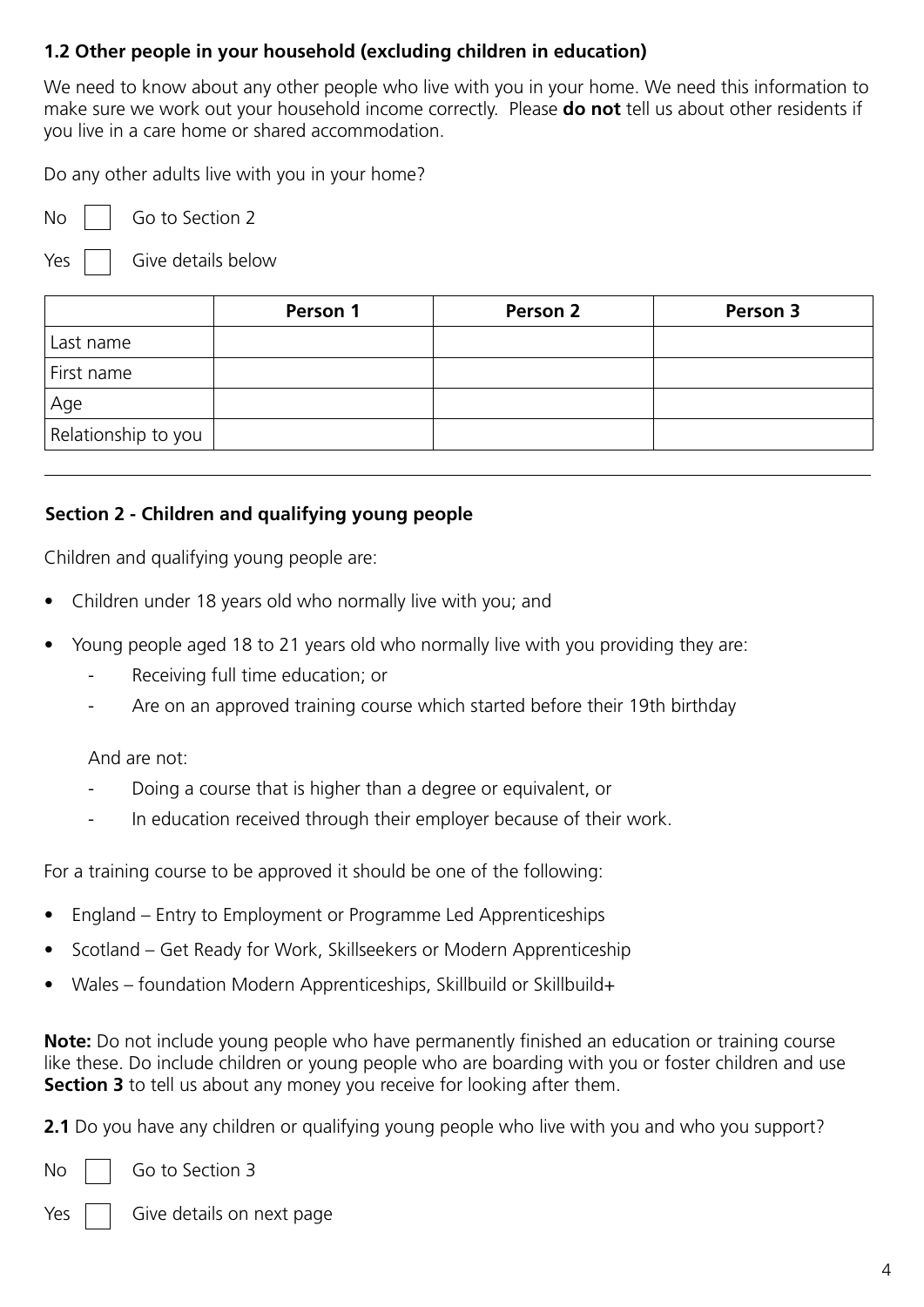| Last name | <b>First name</b> | Date of birth |  |  |  |  |  | Relationship to you |  |  |
|-----------|-------------------|---------------|--|--|--|--|--|---------------------|--|--|
|           |                   |               |  |  |  |  |  |                     |  |  |
|           |                   |               |  |  |  |  |  |                     |  |  |
|           |                   |               |  |  |  |  |  |                     |  |  |
|           |                   |               |  |  |  |  |  |                     |  |  |
|           |                   |               |  |  |  |  |  |                     |  |  |
|           |                   |               |  |  |  |  |  |                     |  |  |
|           |                   |               |  |  |  |  |  |                     |  |  |

For each child listed above we will require a copy of their birth certificate or formal documentation showing their date of birth. If over the age of 18 years old, we will also require a copy of their course confirmation showing the duration of the course they are on.

#### **Section 3 - About your household income**

We need to know about all income that is received by the entire household.

- Include anything that is paid to someone else on your behalf or that you receive for someone else.
- If you receive pensions or benefits paid together, please select these separately from the list below. Your order book or the letter about the benefits or pensions will state your entitlement.

**3.1** Do you or your partner receive any income or social security benefits listed below?

 $\overline{N}$   $\overline{N}$   $\overline{N}$  Go to Section 4

 $Yes$   $\Box$  Give details below

Tick the relevant benefit below for you (Y) and/or your partner (P):

|                                                      | P |                                                          | P |
|------------------------------------------------------|---|----------------------------------------------------------|---|
| Wages: employed/self-employed                        |   | Private Pensions (PP)                                    |   |
| Statutory Sick Pay (SSP)                             |   | <b>Local Housing Allowance/Housing</b><br>Benefit (HB) * |   |
| Maternity Allowance (MA)                             |   | <b>Council Tax Reduction (CTR) *</b>                     |   |
| Income Support (IS) *                                |   | Money from a Trust Fund                                  |   |
| <b>Employment and Support Allowance</b><br>$(ESA)$ * |   | Money from a charity or voluntary<br>organisation        |   |
| Jobseeker's Allowance (JSA) *                        |   | Maintenance payments                                     |   |
| Universal Credit (UC) *                              |   | Money from renting property                              |   |
| <b>Incapacity Benefit (IB) *</b>                     |   | Vouchers                                                 |   |
| Pension Credit/Savings Credit (PC)                   |   | Student Loan / Finance                                   |   |
| Child Tax Credits (CTC)                              |   | State Retirement Pension (SP)                            |   |
| Working Tax Credits (WTC)                            |   | War Widow's Pension (WWP)                                |   |

**If you do not receive any of the above income, you will need to complete a benefit calculator and attach the results with the application form. Please visit** *https://www.gov.uk/benefits-calculators*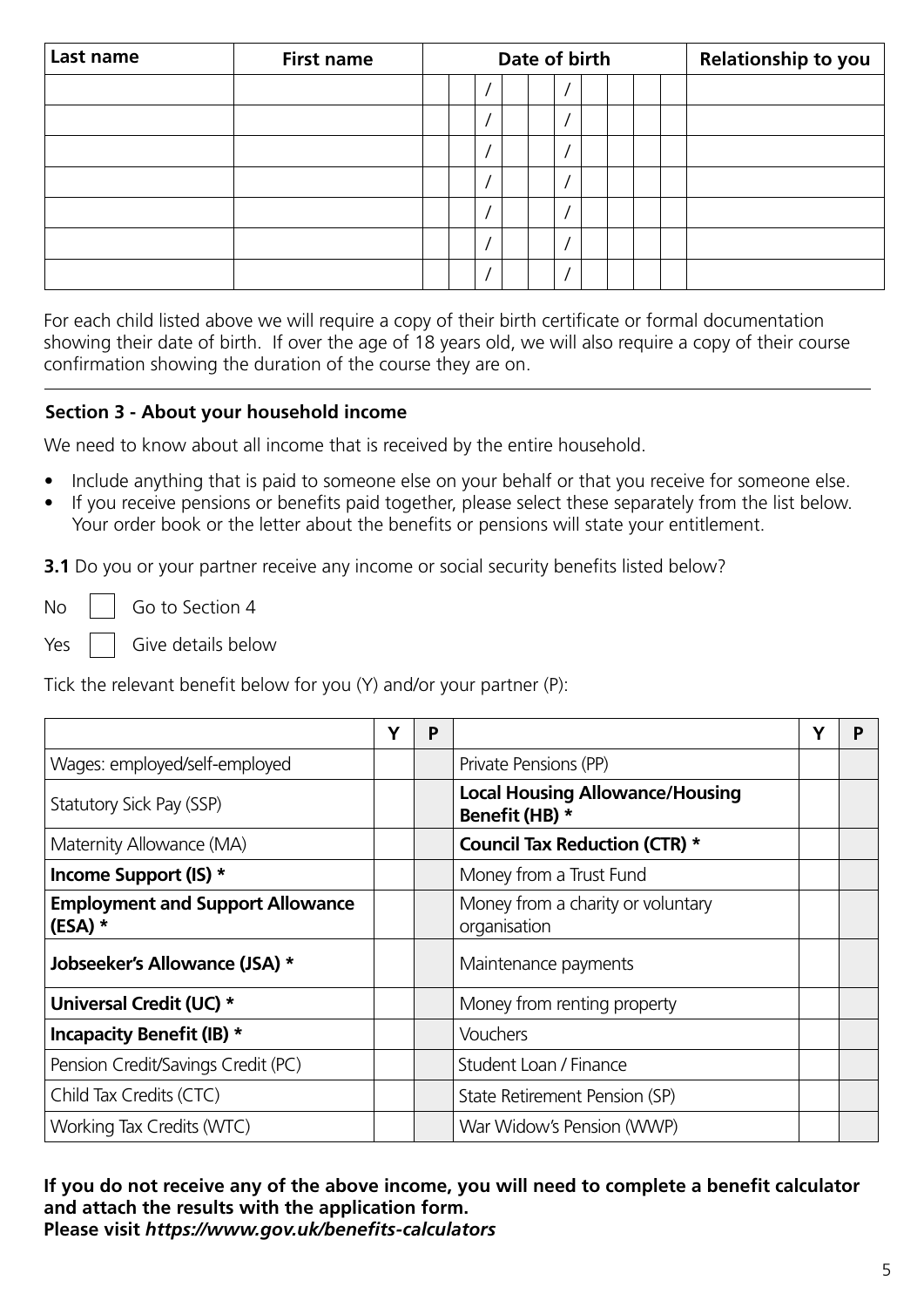We will require photocopies of the letters for any/each of the income(s) that you have ticked.

Some income and allowances may include **disability benefits** and **disability related elements** and are highlighted in **\*Bold** in the above table. We require a copy of the full award statement breakdown to correctly exclude any disability related elements from the household income.

If you earn a wage, we will require the last 3 months of wage slips. If you are self-employed, we will require a copy of your accounts for the financial year ending within the last 12 months. If you are in education, we will require a copy of your course confirmation document showing the duration of your course.

We can also accept 3 months bank statements to show your income. However, if you have any deductions to your income e.g. pension contributions, loans, etc. we will require the document that shows the original amount prior to these deductions.

We will also require a copy of your annual council tax statement.

**3.2** Does any other person mentioned on this form receive any income?

No | Go to Section 4

 $Yes$   $\parallel$  Give details below

Please provide details of the income below:

| Name of benefit | Who is it for? |
|-----------------|----------------|
|                 |                |
|                 |                |
|                 |                |
|                 |                |
|                 |                |
|                 |                |

We will require photocopies of the letters for any/each of the income(s) above that you have listed.

Some income and allowances may include disability benefits and disability related elements and are highlighted in \*Bold in the above table. We require a copy of the full award statement breakdown to correctly exclude any disability related elements from the household income.

If you earn a wage, we will require the last 3 months of wage slips. If you are self-employed, we will require a copy of your accounts for the financial year ending within the last 12 months. If you are in education, we will require a copy of your course confirmation document showing the duration of your course.

We can also accept 3 months bank statements to show your income. However, if you have any deductions to your income e.g. pension contributions, loans, etc. we will require the document that shows the original amount prior to these deductions.

We will also require a copy of your annual council tax statement.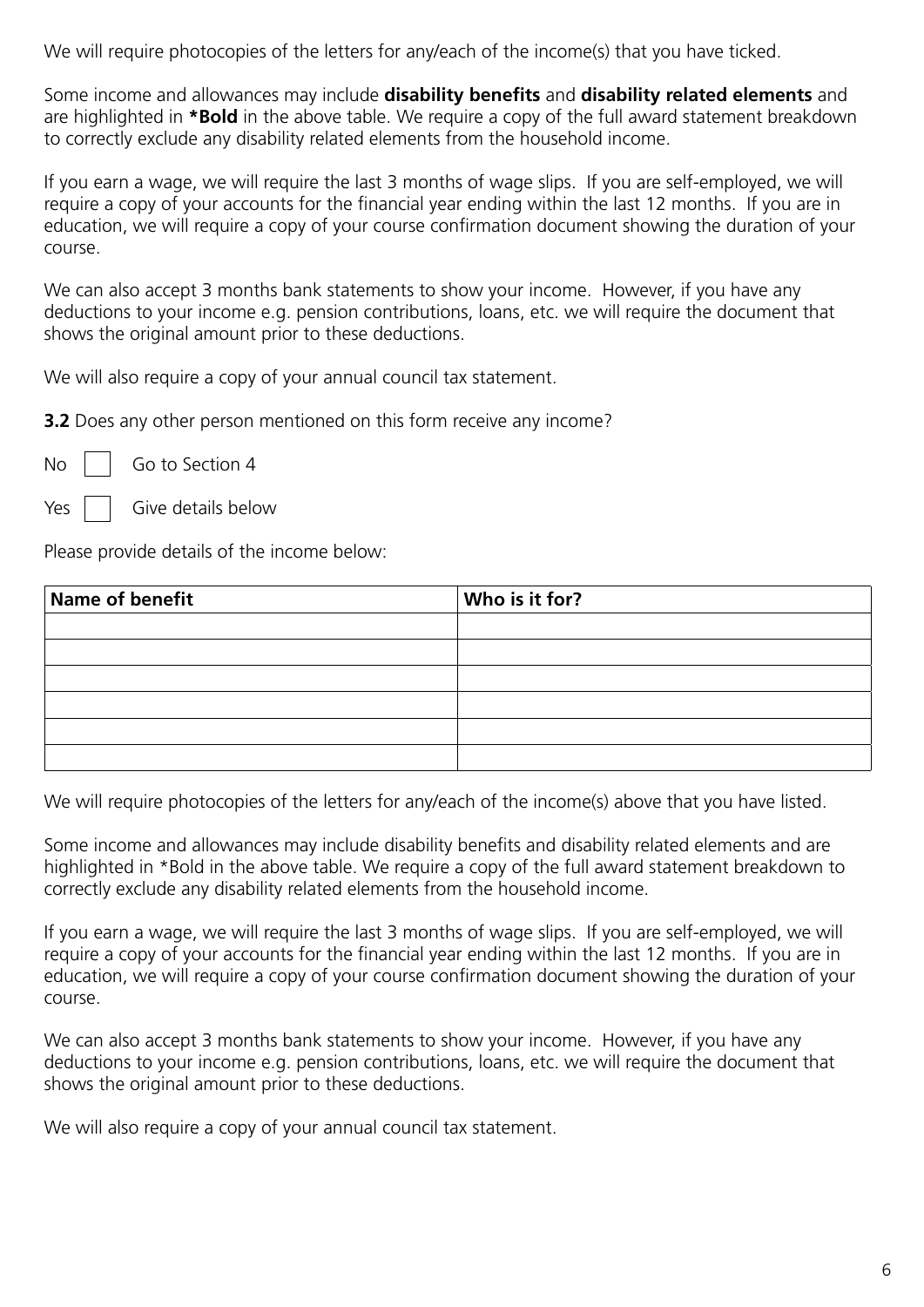## **Section 4 - Additional information**

Use this space to tell us anything else that you think we might need to know about your household.

For example, this might include:

- What you are living on if you have not told us about any income.
- If you know the amount of your earnings, benefits or pensions is going to increase. Tell us what you receive now at **Section 3** and the new amount and date of the increase below. You also need to send us a copy of the notification letter.
- Anything else you haven't already told us about.

Now complete your claim by signing the declaration at **Section 6** on the next page.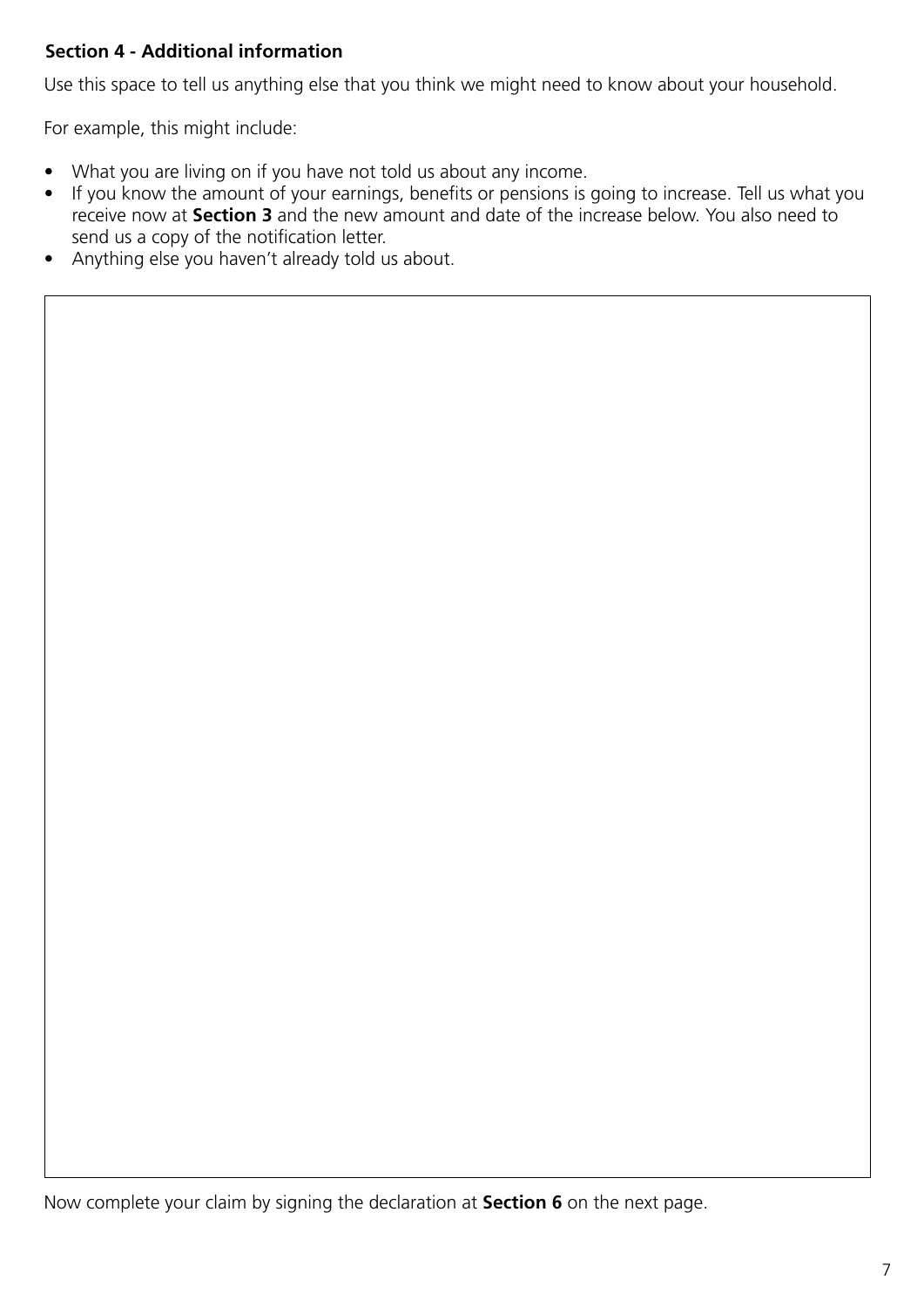#### **Section 5 - Data Protection**

By submitting this form to the NHS Business Services Authority (NHSBSA), you confirm that you have read and understood the privacy notice at the end of this form. Your personal information will only be used by the NHSBSA on behalf of the Department of Health, to check your eligibility for a payment and to administer your application. In the event that you appeal a decision, your information may be disclosed to a panel of experts. Information about the NHSBSA's privacy policy is available at *www.nhsbsa.nhs.uk/our-policies/privacy*. All personal information will be transferred and stored securely in compliance with Data Protection law. If your application is deemed to be ineligible, the scheme will keep your application form on file for up to ten years so that it has a full historical record in the event that you lodge an appeal or if you reapply for a payment. If you have any questions regarding the use of your information, please contact the Scheme administrator by telephone on 0300 330 1294, by email to *nhsbsa.eibss@nhs.net* or in writing to FREEPOST EIBSS (valid within the UK only) or to EIBSS, NHSBSA, Bridge House, 152 Pilgrim Street, Newcastle-upon-Tyne, NE1 6SN

#### **Section 6 - Declaration**

#### **Please read the declaration and sign and date Box 6a below.**

I confirm that the information given in this application form is, to the best of my knowledge and belief, correct and complete. I understand and consent to the sharing of information relating to my medical condition with assigned expert group members of the NHS Business Services Authority for the purposes of applying for payments and with the NHS Counter Fraud Authority for the purposes of verification of this claim and the investigation, prevention, detection and prosecution of fraud. I understand that if I knowingly give false information, support will be stopped and I may be asked to return any financial support given to me as a result of this application, and that I may be liable for prosecution and civil recovery proceedings.

**Box 6a** Signature **Date** 

#### **If you are completing this form on behalf of someone else**

You may only complete this form on behalf of someone else for the reason given below. You are responsible for making sure the information is correct. You should read the declaration and sign and date **Box 6b** below. If you are unsure whether you are able to sign, please call the EIBSS team on 0300 330 1294.

I am responsible for this person's financial affairs because they have learning difficulties or a condition that prevents them from managing their own affairs.

If you are filling in the form for somebody, and this reason does not apply, they should tell you what to write for them and they should sign or make their mark in **Box 6a**.

I confirm that the information I have given on this form is correct and complete, and I understand that if it is not, appropriate action may be taken.

| Box 6b | Signature |                                           | Date    |           |  |  |  |
|--------|-----------|-------------------------------------------|---------|-----------|--|--|--|
| Name   |           |                                           | Address |           |  |  |  |
|        |           |                                           |         |           |  |  |  |
|        |           | Your relationship to the person in Part 1 |         |           |  |  |  |
|        |           |                                           |         | Post code |  |  |  |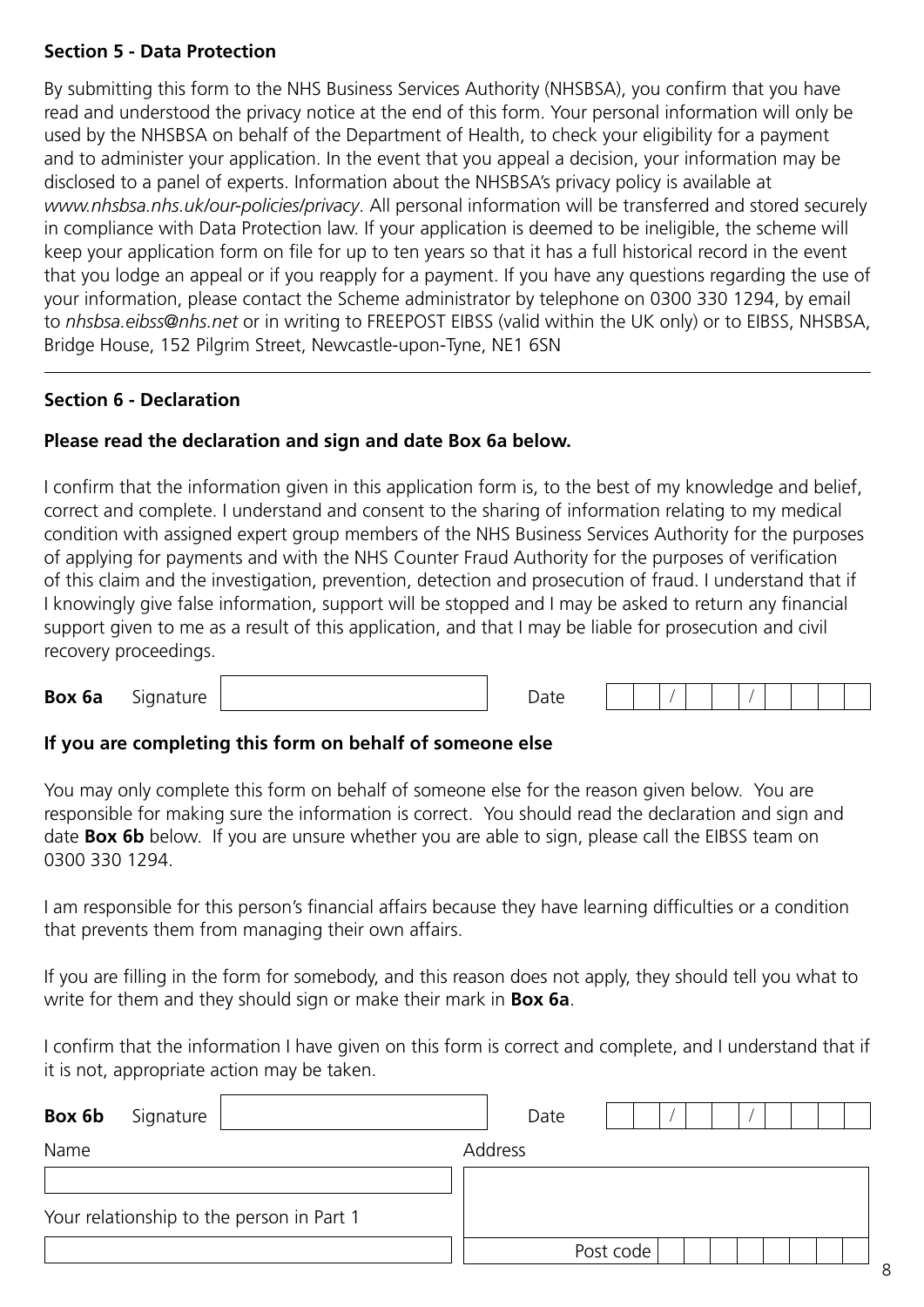## **When you have filled in this form**

Remember, we can deal with your claim more quickly if we receive all the information we ask for. Use the tick boxes to check that you have filled in the form as fully as possible.

| I have answered all the questions that apply to me                                                   |
|------------------------------------------------------------------------------------------------------|
| I have attached photocopies of birth certificates as requested at Section 2 (if this applies)        |
| I have attached photocopies of the full award letters as requested at Section 3 (if this applies)    |
| I have attached photocopies of 3 months' worth of bank statements as requested (if this applies)     |
| I have attached photocopies of the payslips as requested at Section 3 (if this applies)              |
| I have attached a photocopy of my annual council tax statement for 2021/22                           |
| I have attached the course confirmation(s) as requested at Section 2 and Section 3 (if this applies) |
| I have signed the declaration above                                                                  |
|                                                                                                      |

## **Please note that your claim is not valid unless it is signed and dated**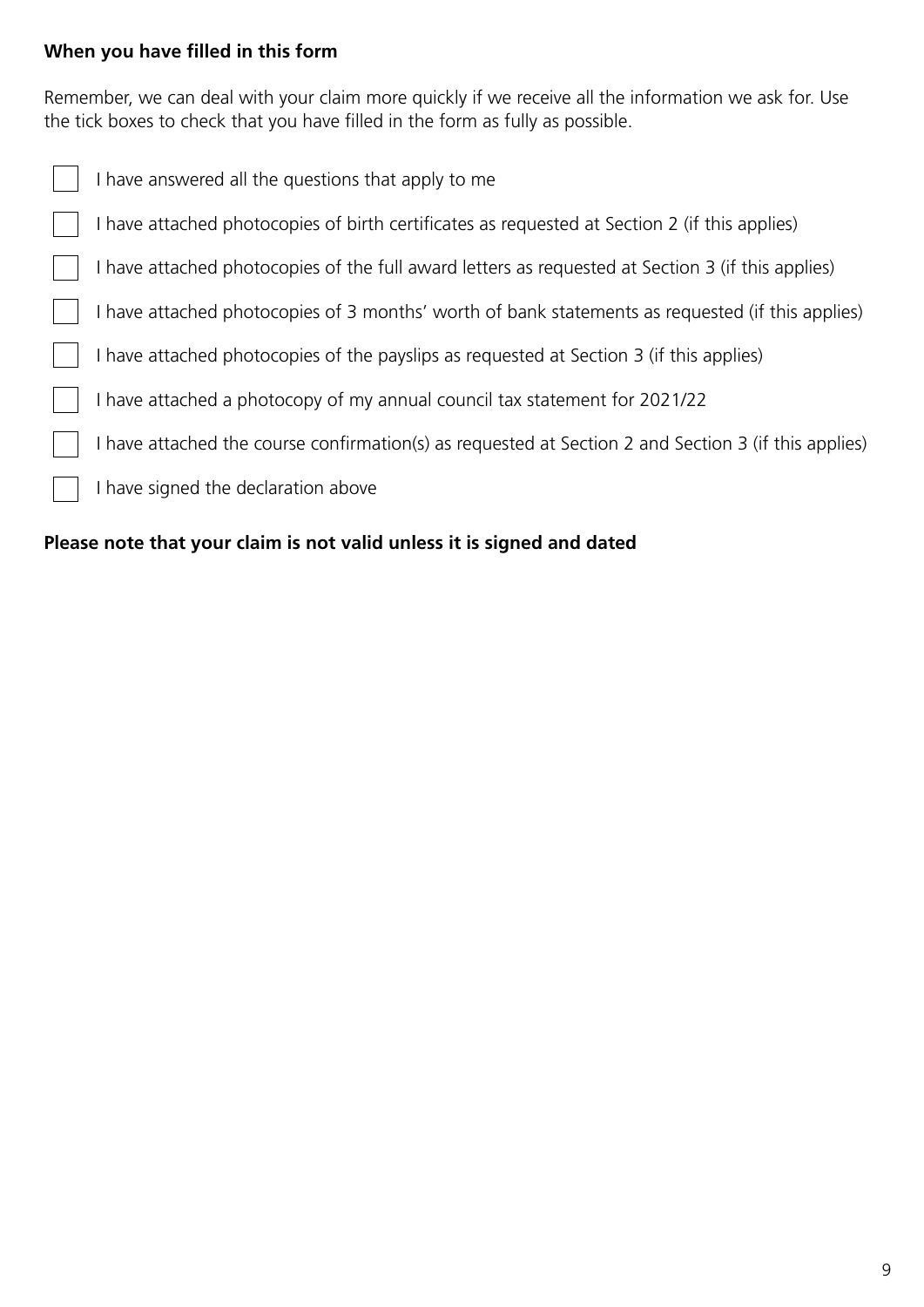## **England Infected Blood Support Scheme - Privacy notice**

The NHSBSA will process the information supplied by the charities who previously provided the service for the purposes of administering payments under the EIBSS.

The NHSBSA is providing this service, as it is legally obliged to do so under the NHS Business Services Authority (Awdurdod Gwasanaethau Busnes y GIG) (Infected Blood Payments Scheme) Directions 2017.

The NHSBSA can be contacted at the following address: FREEPOST EIBSS (valid within the UK only) or at EIBSS, NHSBSA, Bridge House, 152 Pilgrim Street, Newcastle-upon-Tyne, NE1 6SN.

## **Data sharing**

Your information may be shared with other people/organisations including, but not limited to, the following:

- Administrators of other Infected Blood Support Schemes in the UK to ensure you are directed to the correct scheme.
- Medical professionals for the assessment of any future applications/appeals made.
- The Department of Health for planning and information purposes.

The information may be shared for the purposes of preventing fraud and error.

By accepting this information and continuing with your claim you consent to the disclosure of relevant information to the NHSBSA and any other relevant parties they may share it with as outlined above.

Your information will not be transferred outside the EU unless you, at any time, reside outside of that area and the transfer is required in order to write to you regarding the service and/or to make payments to the appropriate bank.

## **How long we will keep your information**

Your information will be retained for seven years following the date of the final payment being made to you or any of your dependents.

## **Your rights**

Information you provide to the NHSBSA will be managed as required by relevant Data Protection law including the General Data Protection Regulation (GDPR).

You have the right to:

- Receive a copy of the information the NHSBSA holds about you.
- Request your information be changed if you believe it was not correct at the time you provided it.
- Request that your information be deleted if you believe the NHSBSA is processing it for longer than is necessary to make payments under the EIBSS.

Details of how the NHSBSA processes your data are shown on our website at *https://www.nhsbsa.nhs.uk/our-policies/data-protection*